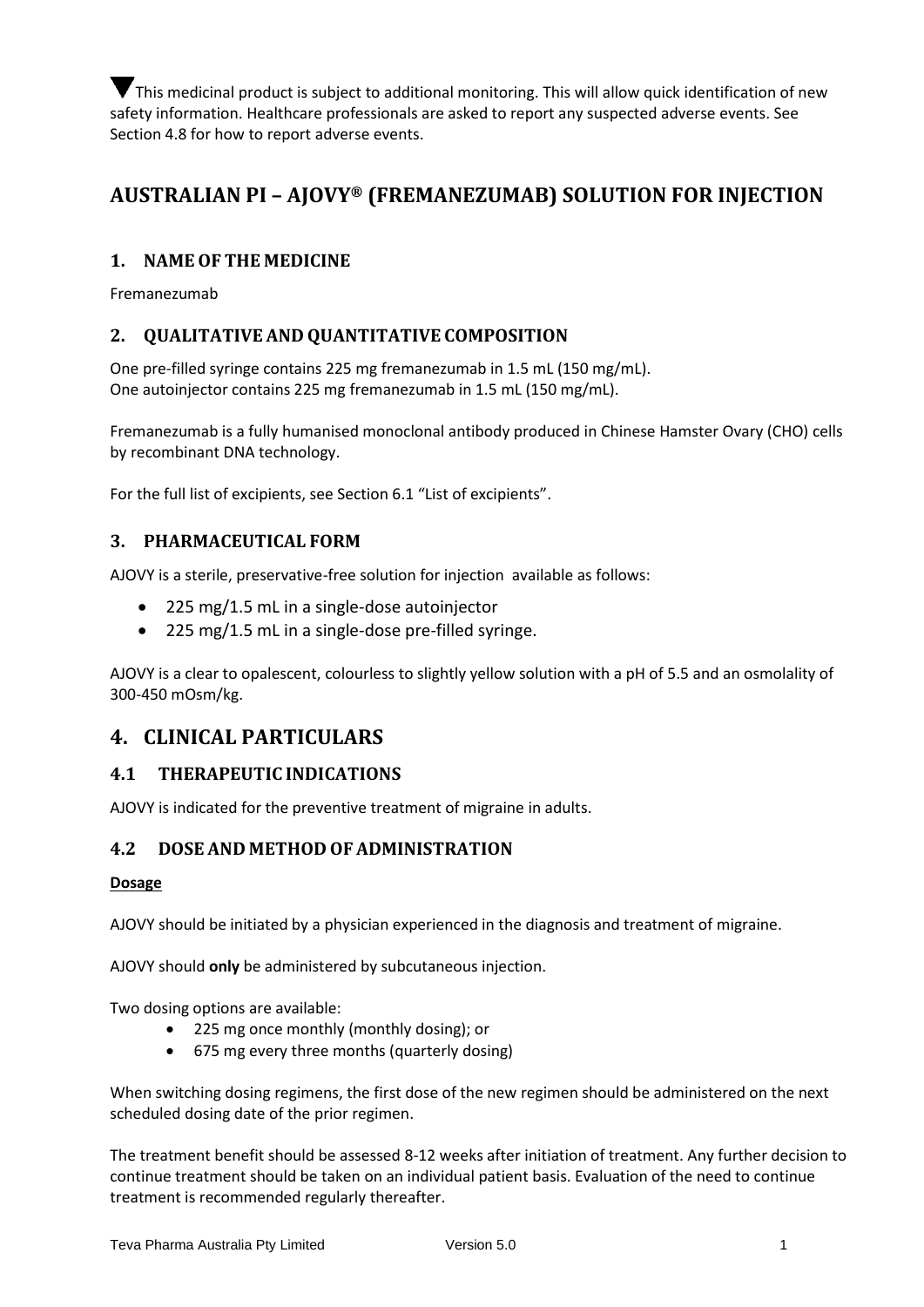## *Missed dose*

If an AJOVY injection is missed on the planned date, dosing should resume as soon as possible on the indicated dose and regimen. A double dose must not be administered to make up for a missed dose.

### **Method of administration**

Subcutaneous use.

#### **Instructions for use**

AJOVY may be administered by healthcare professionals, patients, and/or caregivers. Provide proper training to patients and/or caregivers on the preparation and administration of AJOVY pre-filled syringe or autoinjector prior to use according to the Instructions For Use. Instruct patients and/or caregivers to read and follow the Instructions For Use each time they use AJOVY pre-filled syringe or autoinjector.

AJOVY is for single use in one patient only. Discard any residue. Follow clean injection technique every time AJOVY is administered.

Remove AJOVY from the refrigerator. Prior to use, allow AJOVY to reach room temperature for 30 minutes. Do NOT use AJOVY if it has been stored unrefrigerated for longer than 7 days, or at temperatures higher than 30°C.

The pre-filled syringe and autoinjector should **not** be shaken.

Visually inspect AJOVY for particles or discolouration prior to administration. AJOVY is a clear to opalescent, colourless to slightly yellow solution. Do not use if the solution is cloudy, discoloured, or contains particles. Do not use if AJOVY is frozen.

Administer AJOVY by subcutaneous injection into areas of the abdomen, thigh, or upper arm that are not tender, bruised, red, or indurated. For multiple injections, do not use the same injection site.

Do not co-administer AJOVY with other injectable drugs at the same injection site.

### **Dosage Adjustments**

#### *Renal or hepatic impairment*

No dose adjustment is required in patients with renal or hepatic impairment.

### *Paediatric population*

The safety and efficacy of AJOVY in children and adolescents below the age of 18 years have not yet been established. No data are available.

### *Elderly*

There is limited data available on the use of AJOVY in patients  $\geq$  65 years of age. Based on the results of population pharmacokinetic analysis, no dose adjustment is required.

## **4.3 CONTRAINDICATIONS**

Hypersensitivity to the active substance or to any of the excipients listed in Section 6.1.

### **4.4 SPECIAL WARNINGS AND PRECAUTIONS FORUSE**

In order to improve traceability of biological medicinal products, the name and the batch number of the administered product should be clearly recorded.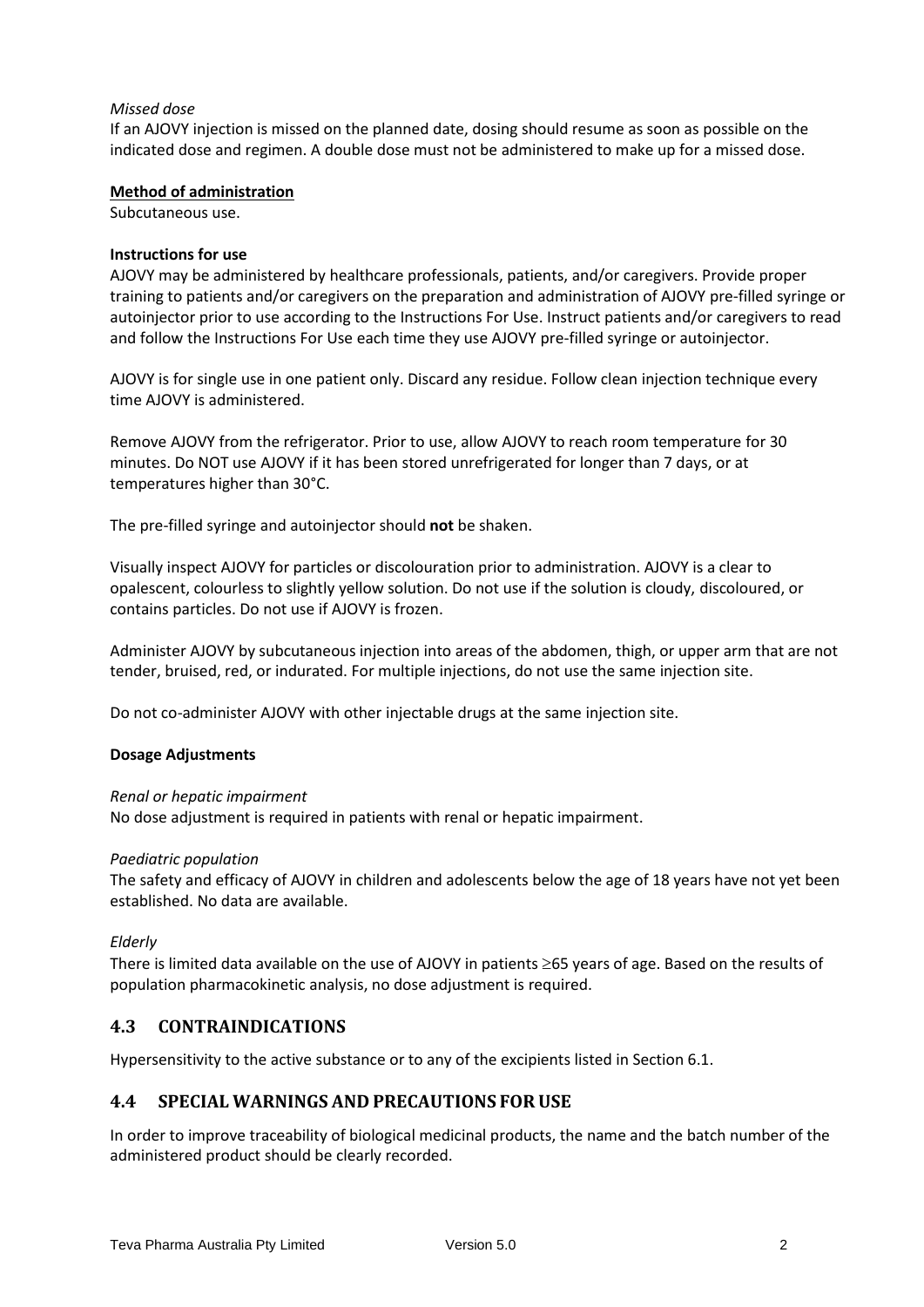## **Identified precautions**

## *Hypersensitivity*

Hypersensitivity reactions were reported with AJOVY in less than 1% of patients in clinical trials. If a hypersensitivity reaction occurs, discontinuation of AJOVY administration should be considered and appropriate therapy should be initiated.

In the post-marketing period, one patient who was taking multiple concomitant medications including lamotrigine, and treated with fremanezumab, was reported to have Stevens-Johnson Syndrome. This reaction has also been rarely reported to occur in patients taking other anti-CGRP monoclonal antibodies, along with concomitant medications including lamotrigine.

### *Major cardiovascular diseases*

Patients with certain major cardiovascular diseases were excluded from clinical studies (see section 5.1). No safety data are available in these patients.

## **Use in the elderly**

No data available

## **Paediatric use**

No data available

### **Effects on laboratory tests**

No data available

## **4.5 INTERACTIONS WITH OTHER MEDICINES AND OTHER FORMSOF INTERACTION**

No formal clinical drug interaction studies have been performed with AJOVY.

The safety and efficacy of AJOVY has been evaluated in patients concurrently taking acute migraine treatments (specifically analgesics, ergots, and triptans) and preventive migraine medications. In population pharmacokinetic analysis, concomitant use of these medications was not found to influence fremanezumab exposure.

### *CYP450 Substrates*

Monoclonal antibodies are not metabolised by cytochrome P450 (CYP) enzymes. Fremanezumab is expected to be metabolised in the same manner as other endogenous proteins; degraded into small peptides and amino acids via catabolic pathways. Therefore, direct pharmacokinetic interactions via the CYP pathway are not expected between AJOVY and co-administered small molecular weight medicinal products.

## **4.6 FERTILITY, PREGNANCY AND LACTATION**

### **Effects on Fertility**

There are no fertility data in humans. Available non-clinical data do not suggest an effect on fertility. In a combined fertility/embryofetal development study in rats, fremanezumab had no effect on fertility at exposures corresponding to 22 (females) to 45 (males) times those achieved clinically at a 225 mg/month dose (based on AUC).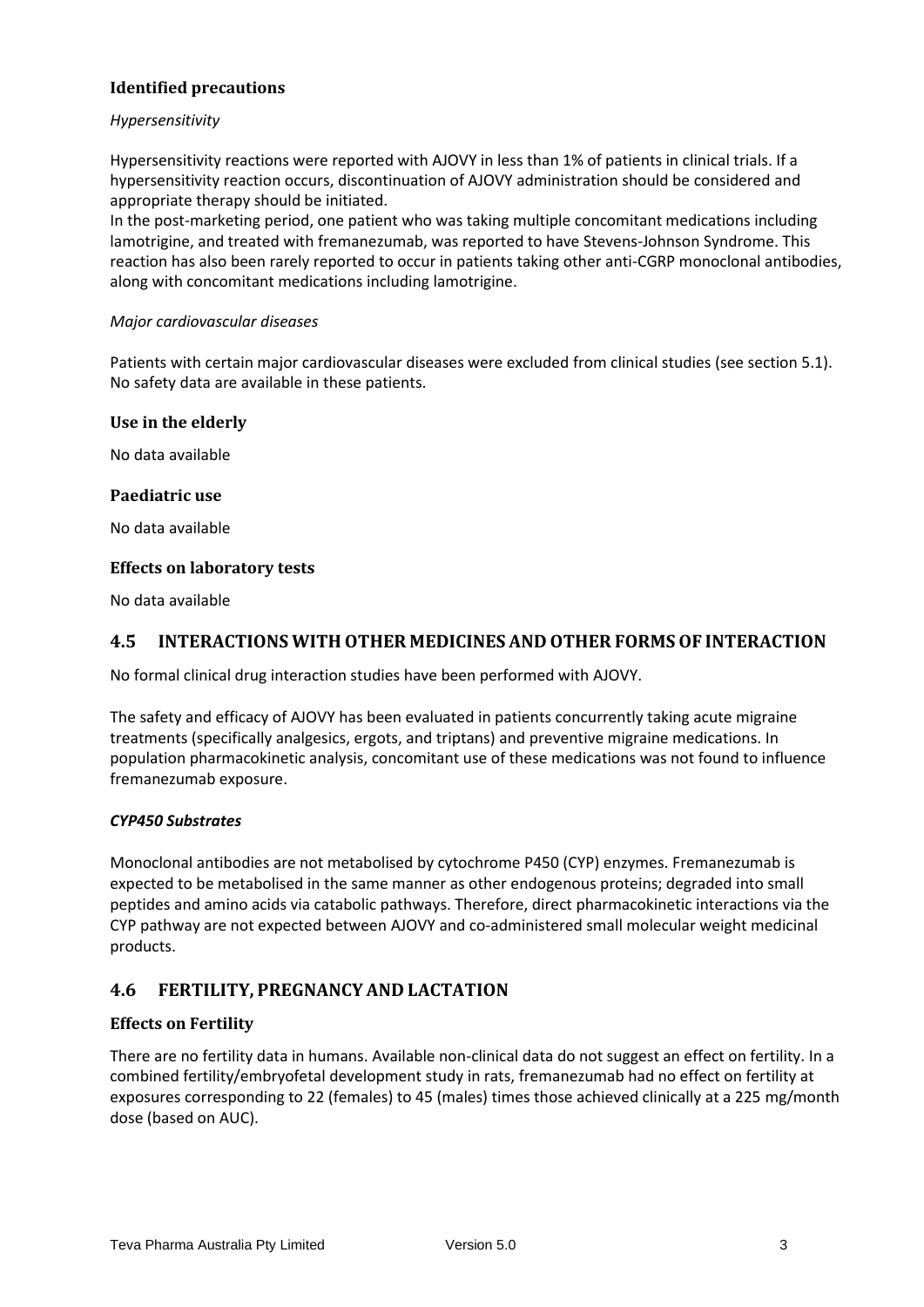## **Use in Pregnancy - Pregnancy Category B1**

There are limited data from the use of AJOVY in pregnant women. Animal studies do not indicate direct or indirect harmful effects with respect to reproductive toxicity. In embryo-fetal development (EFD) studies in NZW rabbits and SD rats fremanezumab was administered subcutaneously (achieving exposures approximately 20 times those achieved clinically at a 225 mg/month dose) during the organogenesis period of the pregnancy and was well tolerated and did not induce any maternal or embryo-fetal toxicity at any dose level in either animal species.

Data from an embryo-fetal development study in rabbits demonstrated that fremanezumab crossed the placenta. Concentrations of fremanezumab in newborns were about 9% to 23% exposure relative to the maternal exposure.

In a pre- and postnatal development study in rats (achieving fremanezumab exposures 20 times that achieved clinically at a 225 mg/month dose), no maternal effects were noted as well no effects on  $F_1$ offspring following subcutaneous weekly dosing .

Fremanezumab has a long half-life (see Section 5.2 PHARMACOKINETIC PROPERTIES). This should be taken into consideration for women who are pregnant or intend to become pregnant while using AJOVY. Monoclonal antibodies, such as AJOVY, are transported across the placenta in a linear fashion as pregnancy progresses. Therefore, exposure of the fetus is likely to be greater during the second and third trimester of pregnancy.

## **Use in Lactation**

It is unknown whether fremanezumab is excreted in human milk. A risk to the breastfed child cannot be excluded. A decision must be made whether to discontinue breast-feeding or to discontinue/abstain from AJOVY therapy taking into account the benefit of breastfeeding for the child and the benefit of therapy for the woman.

# **4.7 EFFECTSON ABILITY TO DRIVE AND USE MACHINES**

AJOVY has no or negligible influence on the ability to drive and use machines.

# **4.8 ADVERSE EFFECTS (UNDESIRABLE EFFECTS)**

## *Reporting suspected adverse effects*

Reporting suspected adverse reactions after authorisation of the medicinal product is important. It allows continued monitoring of the benefit/risk balance of the medicinal product. Healthcare professionals are asked to report any suspected adverse reactions at [www.tga.gov.au/reporting-problems.](http://www.tga.gov.au/reporting-problems)

### Summary of the safety profile

The most frequently reported adverse events were local reactions at the injection site [pain (24%), induration (17%), erythema (16%) and pruritus (2%)].

The safety of AJOVY was evaluated in all completed and ongoing clinical studies for all indications. In the four placebo-controlled trials and the single long-term study for migraine, a total of 2,512 patients received at least 1 dose of AJOVY with the mean (standard deviation [SD]) duration of exposure of 244.8 (121.24) days. A total of 2,289 patients (91%) received treatment with AJOVY for ≥3 months, 1,731 patients (69%) received treatment with AJOVY for  $\geq$ 6 months, and 775 patients (31%) received treatment with AJOVY for  $\geq$ 12 months.

Table 1 presents the occurence rates of treatment-emergent adverse events (TEAEs) observed in the double-blind, placebo-controlled trials (phase II and phase III) of the AJOVY clinical development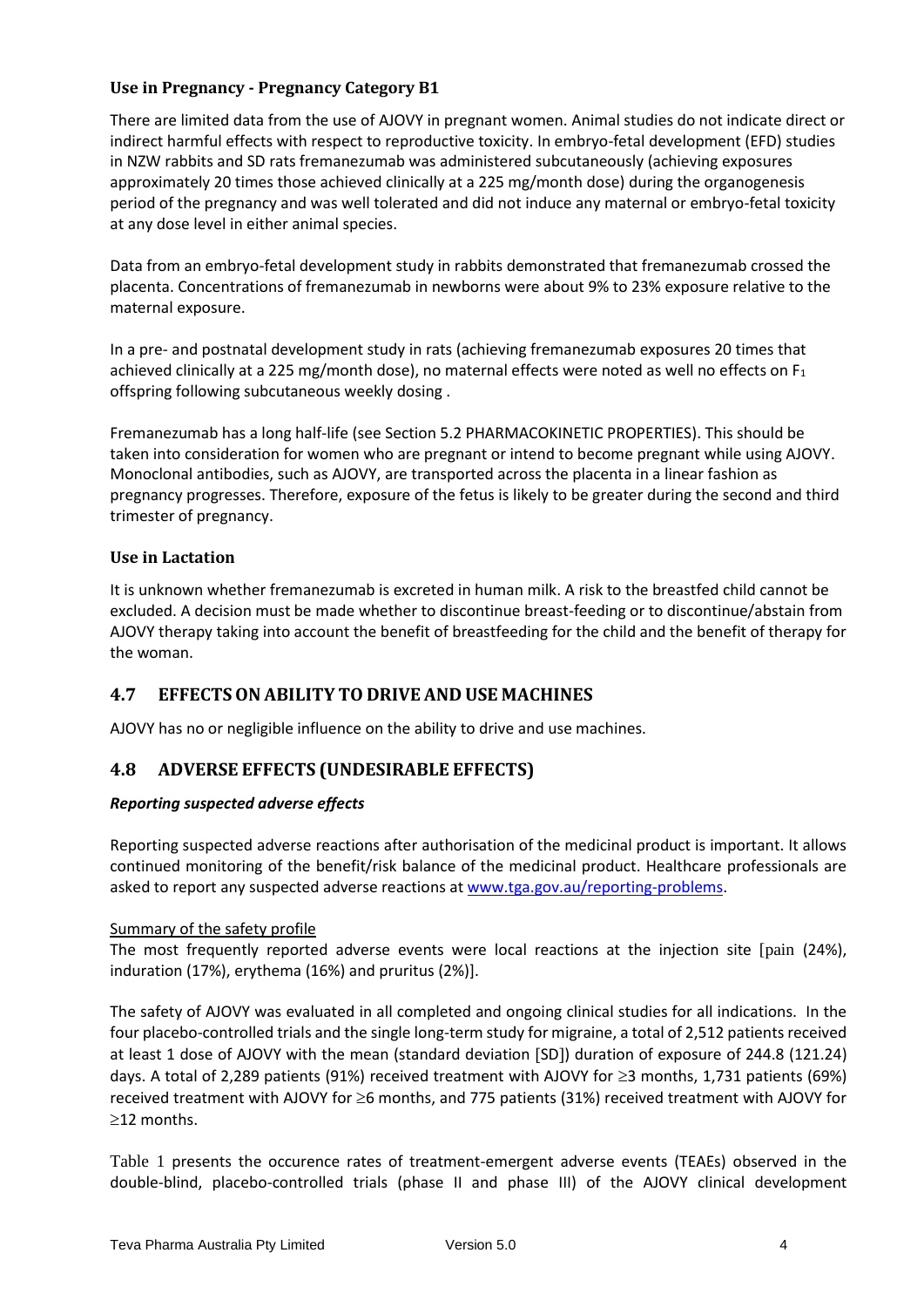programme. All the adverse events occuring in  $\geq$  2% of patients who received AJOVY, at any proposed dose, is presented in the table.

| Table 1: Treatment-emergent Adverse Events reported in $\geq$ 2% of patients who received AJOVY, at |
|-----------------------------------------------------------------------------------------------------|
| any proposed dose, by preferred term and treatment group for all patients in the Placebo-Controlled |
| Studies <sup>a</sup> .                                                                              |

| MedDRA PT                         | Number of patients (%) |              |           |            |                    |
|-----------------------------------|------------------------|--------------|-----------|------------|--------------------|
|                                   | Placebo                | Fremanezumab |           |            |                    |
|                                   | Monthly                | 225 mg       | 675 mg    | 675/225 mg | Total <sup>c</sup> |
|                                   | $(N=861)$              | monthly      | quarterly | monthlyb   | $(N=1702)$         |
|                                   |                        | $(N=386)$    | $(N=667)$ | $(N=467)$  |                    |
|                                   | n(%)                   | n (%)        | n (%)     | n(%)       | n (%)              |
| Injection site pain               | 189 (22)               | 96 (25)      | 200 (30)  | 105 (22)   | 413 (24)           |
| Injection site induration         | 113 (13)               | 71 (18)      | 131 (20)  | 90 (19)    | 292 (17)           |
| Injection site erythema           | 104 (12)               | 55(14)       | 135 (20)  | 76 (16)    | 273 (16)           |
| Upper respiratory tract infection | 35(4)                  | 20(5)        | 29(4)     | 17(4)      | 68 (4)             |
| Nasopharyngitis                   | 35(4)                  | 13(3)        | 30(4)     | 16(3)      | 62(4)              |
| Urinary tract infection           | 15(2)                  | 7(2)         | 14(2)     | 9(2)       | 35(2)              |
| Dizziness                         | 9(1)                   | 4(1)         | 9(1)      | 12(3)      | 31(2)              |
| Injection site pruritus           | 2(51)                  | 4(1)         | 10(1)     | 12(3)      | 30(2)              |
| Sinusitis                         | 22(3)                  | 4(1)         | 12(2)     | 8(2)       | 29(2)              |
| Back pain                         | 12(1)                  | 4(1)         | 11(2)     | 8(2)       | 29(2)              |
| Injection site hemorrhage         | 16(2)                  | 4(1)         | 16(2)     | 8(2)       | 28(2)              |
| Bronchitis                        | 6(1)                   | 10(3)        | 9(1)      | 6(1)       | 26(2)              |

<sup>a</sup> Double-blind, placebo-controlled studies (phase II and phase III) in patients with episodic and chronic migraine exposed to AJOVY

<sup>b</sup> Patients received fremanezumab at 225 mg monthly with a starting dose of 675 mg.

 $c$  Adverse events that occurred in patients in all fremanezumab treatment groups, including the 675 mg monthly and 900 mg monthly treatment groups, are included in this total group

MedDRA=Medical Dictionary for Regulatory Activities; N=number of patients; PT=preferred term

## Tabulated list of adverse reactions

Adverse drug reactions from clinical studies are presented according to the MedDRA system organ classification. Within each system organ class, events are ranked by frequency, most frequent events first. Within each frequency grouping, adverse drug reactions are presented in the order of decreasing seriousness. Frequency categories are based on the following convention: very common  $(\geq 1/10)$ ; common  $(21/100$  to <1/10); uncommon ( $21/1,000$  to <1/100); rare ( $21/10,000$  to <1/1,000); very rare (<1/10,000).

The following Adverse drug reactions have been identified in the AJOVY clinical development programme.

Table 2 depicts the relative frequencies of Adverse drug reactions in AJOVY and placebo treated patients.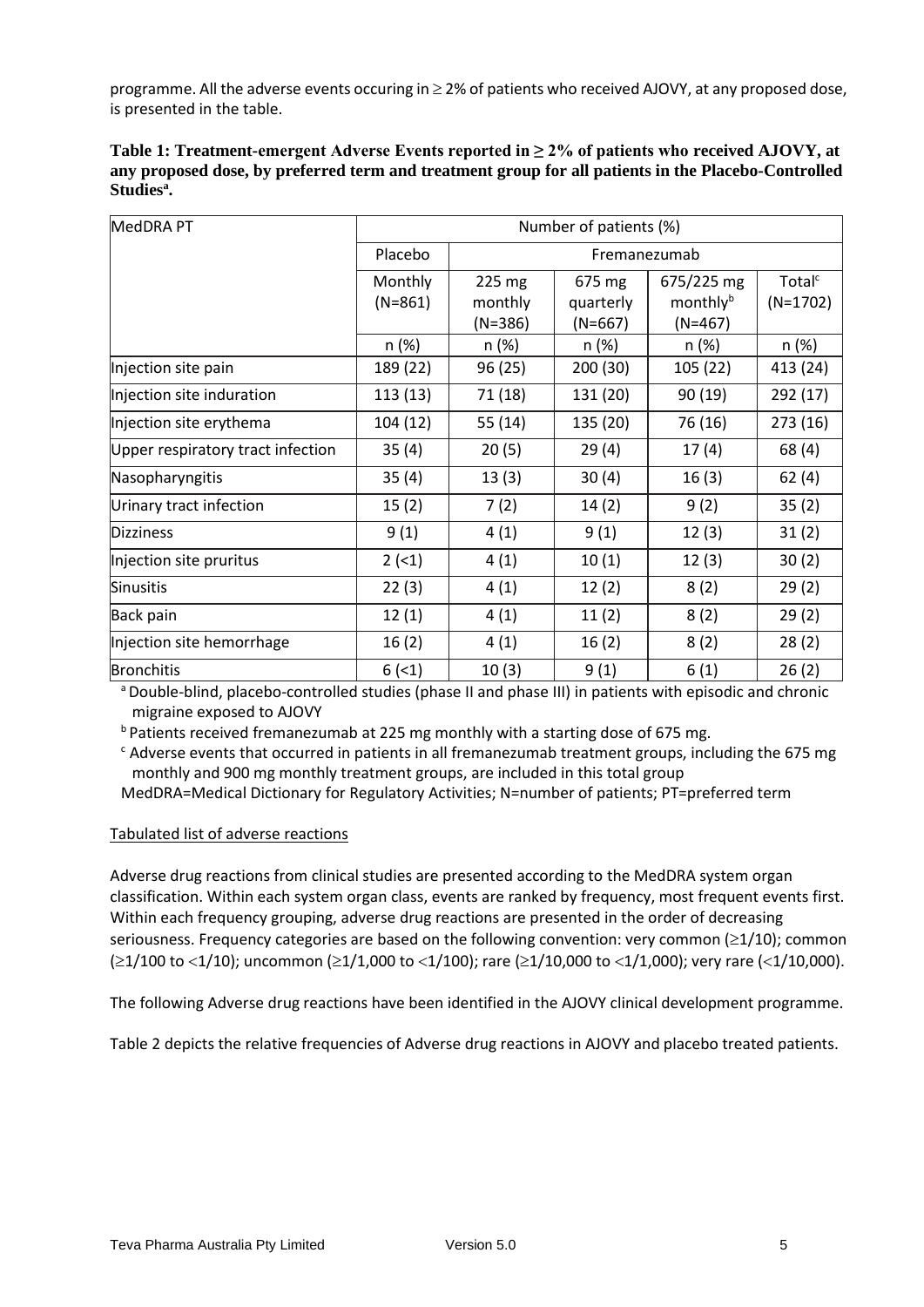## **Table 2: Adverse drug reactions occurring in clinical studies<sup>a</sup>**

| <b>System Organ Class</b> |                                                             | <b>AJOVY N=1702</b> | Placebo N=861 |
|---------------------------|-------------------------------------------------------------|---------------------|---------------|
|                           |                                                             | n(%)                | n(%)          |
|                           | <b>General Disorders and Administration Site Conditions</b> |                     |               |
| Very Common               | Injection Site Pain                                         | 413 (24)            | 189 (22)      |
|                           | Injection Site Induration                                   | 292 (17)            | 113(13)       |
|                           | Injection Site Erythema                                     | 273(16)             | 104(12)       |
| Common                    | <b>Injection Site Pruritus</b>                              | 30(2)               | 2(1)          |
| Uncommon                  | <b>Injection Site Rash</b>                                  | 13(1)               |               |

a Double-blind, placebo-controlled studies (phase II and phase III) in patients with episodic and chronic migraine exposed to AJOVY or placebo for up to 52 weeks of treatment duration.

### Description of selected adverse events

#### *Injection site reactions*

The most frequently observed local reactions at the injection site were pain, induration and erythema. These reactions were predominantly mild to moderate in severity. Pain, induration and erythema were typically observed immediately after injection while pruritus and rash appeared within a median of 24 and 48 hours, respectively. All injection site reactions resolved, mostly within a few hours or days. Injection site reactions generally did not necessitate discontinuation of the medicinal product.

### *Immunogenicity*

Clinical immunogenicity of AJOVY was monitored by analysing anti-drug antibodies (ADA) and neutralising antibodies in drug-treated patients. In placebo-controlled studies, 0.4 % of patients (6 out of 1,701) treated with AJOVY developed anti-drug antibodies (ADA). The antibody responses were of low titer. One of these 6 patients developed neutralising antibodies. With 12 months of treatment, in the long-term study [Study 3], ADA were detected in 2.3% of patients (43 out of 1,888) with 0.95% of the patients developing neutralising antibodies. There were no significant adverse events related to ADA development in patients with treatment-emergent ADA. The safety and efficacy of fremanezumab were not affected by ADA development.

### **Adverse Reactions from Post-marketing reports**

The following are additional adverse drug reactions that have been reported since the introduction of fremanezumab to the market. Frequency categories are based on the following convention: Very common (≥10%); common (≥1% to <10%); uncommon (≥0.1% to <1%); rare (≥0.01% to <0.1%); very rare (<0.01% including isolated reports).

### Immune system disorders

*Uncommon:* Hypersensitivity reactions such as rash, pruritus, urticaria and swelling

## **4.9 OVERDOSE**

Doses up to 2000 mg have been administered intravenously in clinical trials without dose-limiting toxicity. In case of overdose, it is recommended that the patient be monitored for any signs or symptoms of adverse effects and given appropriate symptomatic treatment if necessary.

For information on the management of overdose, contact the Poisons Information Centre on 13 11 26 (Australia).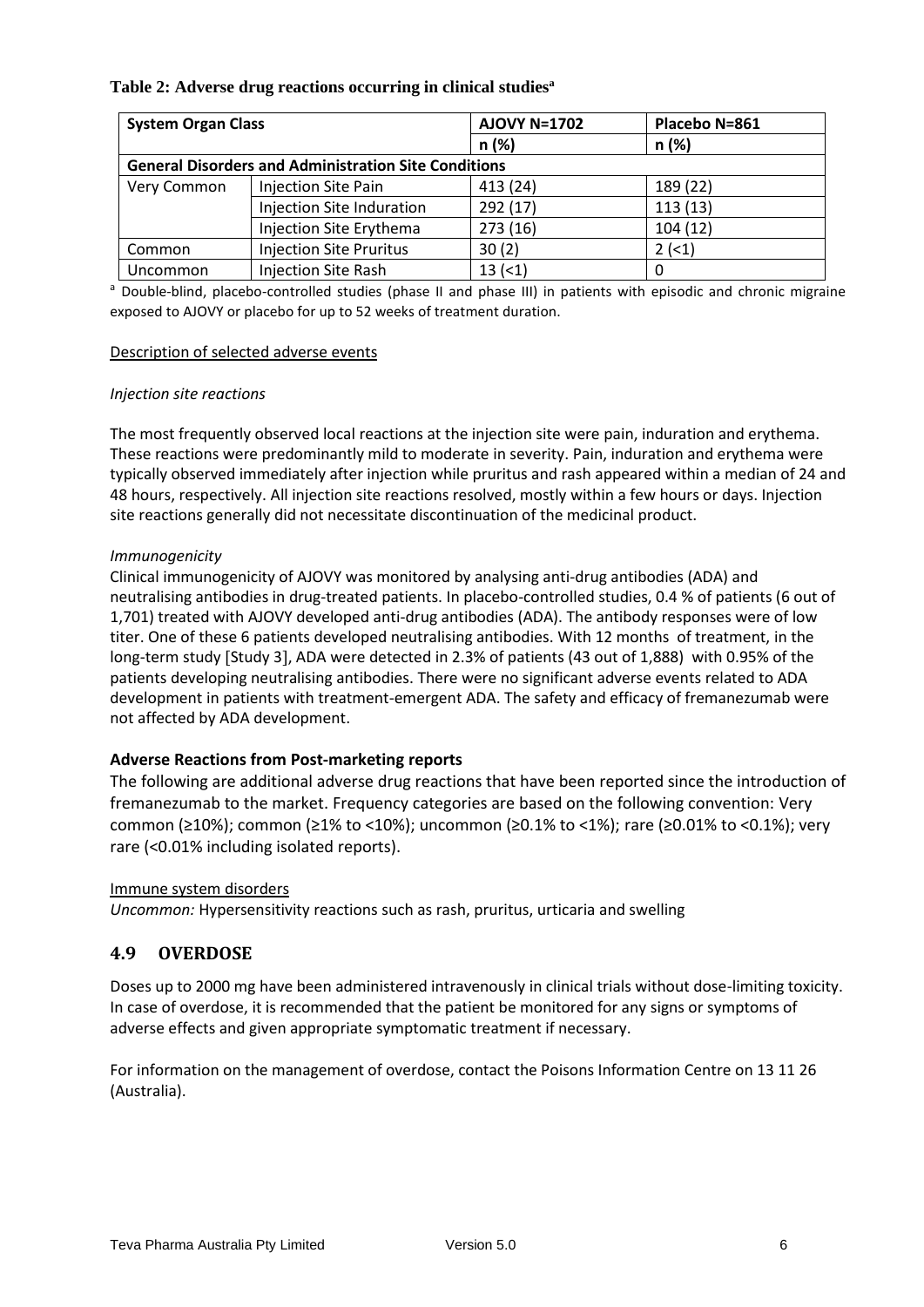## **5. PHARMACOLOGICAL PROPERTIES**

# **5.1 PHARMACODYNAMIC PROPERTIES**

Pharmacotherapeutic group: Analgesics, antimigraine preparations, ATC code: N02CD03.

## **Mechanism of action**

Fremanezumab is a fully humanised IgG2Δa/kappa monoclonal antibody produced by recombinant DNA technology that is derived from a murine precursor. Fremanezumab potently and selectively binds the calcitonin gene-related peptide (CGRP) ligand and blocks both CGRP isoforms (α-and β-CGRP) from binding to the CGRP receptor preventing the activation of the trigeminal system. While the precise mechanism of action by which fremanezumab prevents migraine attacks is unknown, it is believed that prevention of migraine is obtained by its effect modulating the trigeminal system.

Fremanezumab is highly specific for CGRP and does not bind to closely related family members (e.g., amylin, calcitonin, intermedin and adrenomedullin).

### Pharmacodynamic effects

Fremanezumab binds to the C-terminus of CGRP preventing interaction with the CGRP receptor and thereby inhibits physiological signalling of the CGRP receptor. The relationship between the pharmacodynamic activity and the mechanism(s) by which fremanezumab exerts its clinical effects is unknown.

## **Clinical trials**

Patients with certain major cardiovascular diseases were excluded from clinical studies. No safety data are available in these patients.

### **Efficacy**

The efficacy of AJOVY was assessed in two randomised, 12-week, double-blind, placebo-controlled phase III studies in adult patients with episodic (Study 1) and chronic migraine (Study 2).

### *Episodic Migraine*

Study 1 included adults with a history of episodic migraine (patients with less than 15 headache days per month). All patients were randomised to one of three arms: 675 mg fremanezumab every three months (quarterly), 225 mg fremanezumab once a month (monthly), or monthly administration of placebo administered via subcutaneous injection. Patients were allowed to use acute headache treatments during the study. A sub-set of patients (21%) were also allowed to use one concomitant, preventive medication,consistent with patient treatment outside of controlled clinical settings.

In Study 1, a total of 875 patients (742 females, 133 males), ranging in age from 18 to 70 years, were randomised. A total of 791 patients completed the 12-week double-blind treatment period.

The primary efficacy endpoint was the mean change from baseline in the monthly average number of migraine days during the 12-week treatment period. Both monthly and quarterly dosing regimens of AJOVY demonstrated statistically significant and clinically meaningful improvement from baseline compared to placebo at all time points over the 12-week treatment period (see Figure 1).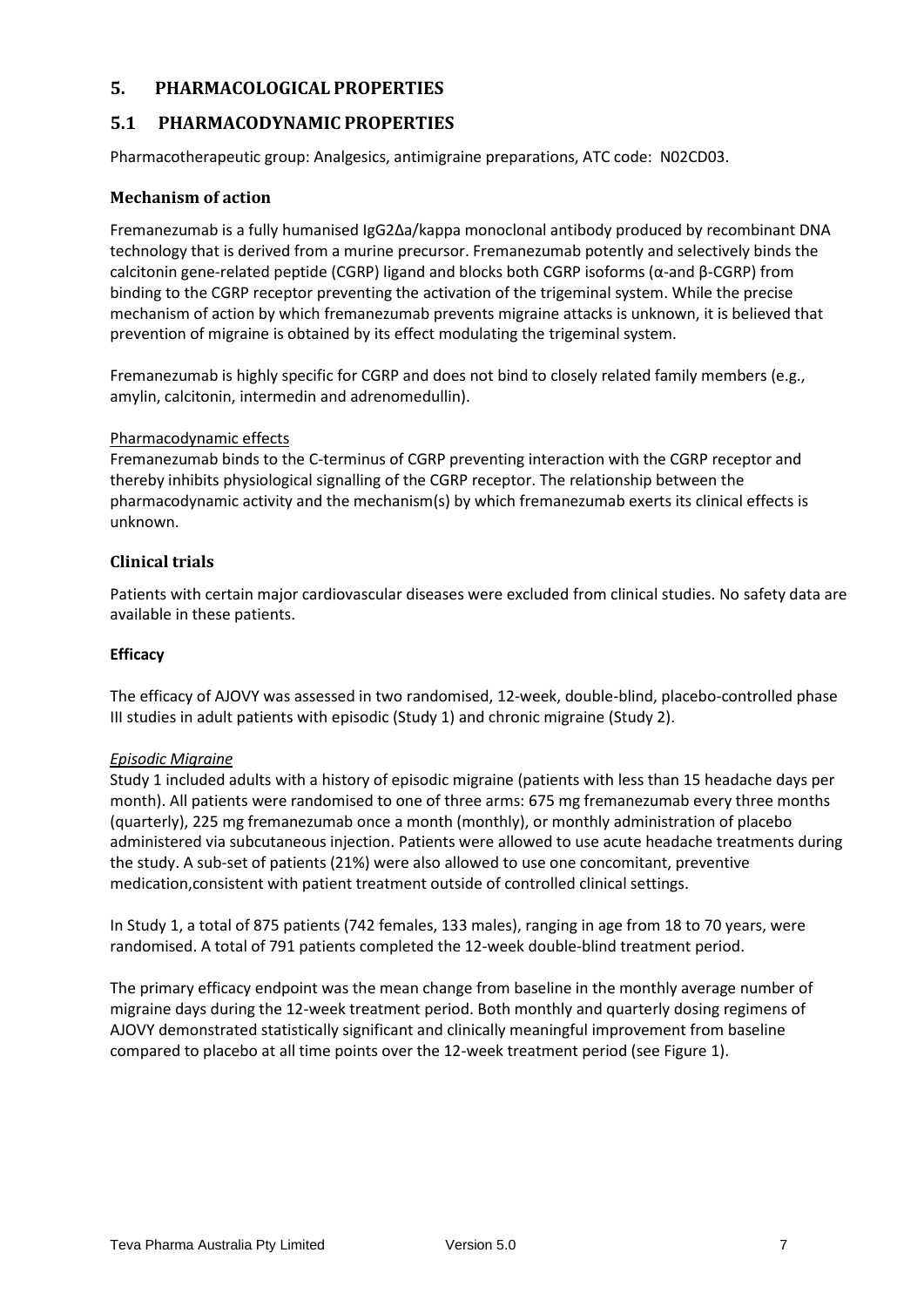## **Figure 1: Mean Change from Baseline in the Monthly Average Number of Migraine Days for Study 1**



Mean at baseline (monthly average number of migraine days): Placebo: 9.1, AJOVY Quarterly: 9.2, AJOVY Monthly: 8.9.

AJOVY treatment demonstrated statistically significant and clinically meaningful improvements from baseline compared to placebo for all key efficacy variables (see Table 3).

| Table 3: Key Efficacy Variables for Study 1 |  |  |  |  |  |  |  |  |
|---------------------------------------------|--|--|--|--|--|--|--|--|
|---------------------------------------------|--|--|--|--|--|--|--|--|

| <b>Study 1</b><br><b>Efficacy Endpoint</b>                                                                                                  | <b>AJOVY</b><br><b>Monthly</b><br>$(N=287)$ | <b>AJOVY</b><br>Quarterly<br>$(N=288)$ | <b>Placebo</b><br>$(N=290)$ |
|---------------------------------------------------------------------------------------------------------------------------------------------|---------------------------------------------|----------------------------------------|-----------------------------|
| Change from baseline in monthly average<br>number of migraine days***                                                                       | $-3.7**$                                    | $-3.4**$                               | $-2.2$                      |
| Reduction of at least 50% in monthly<br>average number of migraine days                                                                     | $47.7\%$ **                                 | $44.4\%$ **                            | 27.9%                       |
| Change from baseline in monthly average<br>number of days of acute headache<br>medication                                                   | $-3.0**$                                    | $-2.9**$                               | $-1.6$                      |
| Change from baseline in monthly average<br>number of migraine days at 4 weeks after<br>$1st$ dose                                           | $-3.5**$                                    | $-3.3**$                               | $-1.7$                      |
| Change from baseline in the monthly<br>average number of migraine days in<br>patients without concomitant migraine<br>preventive medication | $-3.7**$                                    | $-3.5**$                               | $-2.4$                      |
| Change from baseline in disability scores<br>(Migraine Disability Assessment)                                                               | $-24.6*$                                    | $-23.0*$                               | $-17.5$                     |

\* Significantly different from placebo (p<0.0025)

\*\* Significantly different from placebo (p<0.0001)

\*\*\* Primary efficacy endpoint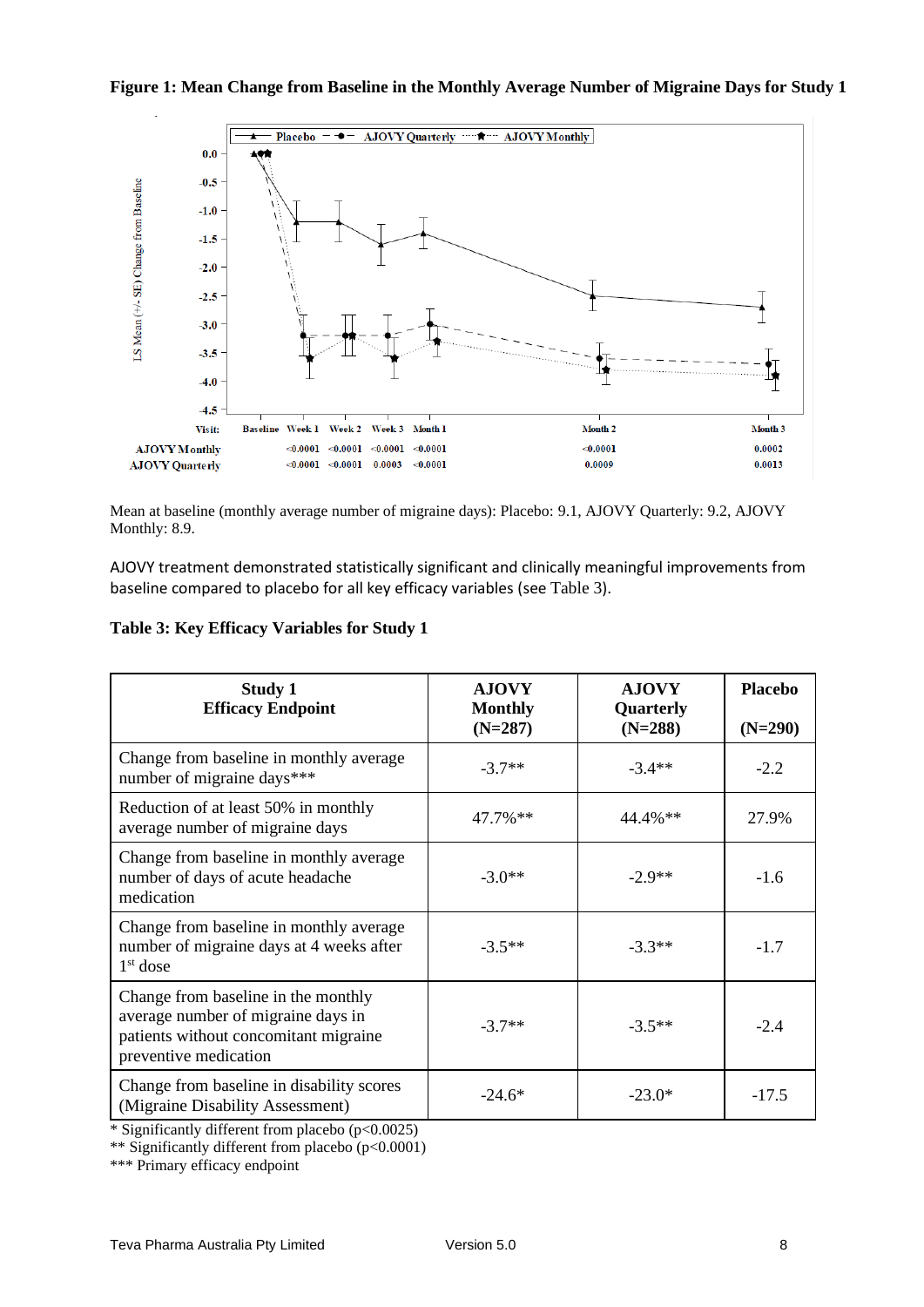On average in a given month, more than 67% of episodic migraine patients treated with AJOVY achieved at least a 25% reduction in monthly migraine days (compared to 53% of placebo), while more than 25% of patients achieved at least a 75% reduction in monthly migraine days (compared to 15% of placebo), and more than 8% of patients achieved a 100% reduction in monthly migraine days (compared to 4% of placebo).

## *Chronic Migraine*

Study 2 included adults with a history of chronic migraine (patients with 15 headache days or higher per month). All patients were randomised to one of three arms: 675 mg fremanezumab for the starting dose followed by 225 mg fremanezumab once a month (monthly), 675 mg fremanezumab every three months (quarterly), or monthly administration of placebo administered via subcutaneous injection. Patients were allowed to use acute headache treatments during the study. A sub-set of patients (21%) were also allowed to use one concomitant, preventive medication, consistent with patient treatment outside of controlled clinical settings.

In Study 2, a total of 1,130 patients (991 females, 139 males), ranging in age from 18 to 70 years, were randomised. A total of 1,034 patients completed the 12-week double-blind treatment period.

The primary efficacy endpoint was the mean change from baseline in the monthly average number of headache days of at least moderate severity during the 12-week treatment period (See Table **4**). Both monthly and quarterly dosing regimens of AJOVY demonstrated statistically significant and clinically meaningful improvement from baseline compared to placebo at all time points over the 12-week treatment period (see Figure 2).





Mean at baseline (monthly average number of headache days of at least moderate severity): Placebo: 13.3, AJOVY Quarterly: 13.2, AJOVY Monthly: 12.8.

AJOVY treatment demonstrated statistically significant and clinically meaningful improvements from baseline compared to placebo for all key efficacy variables.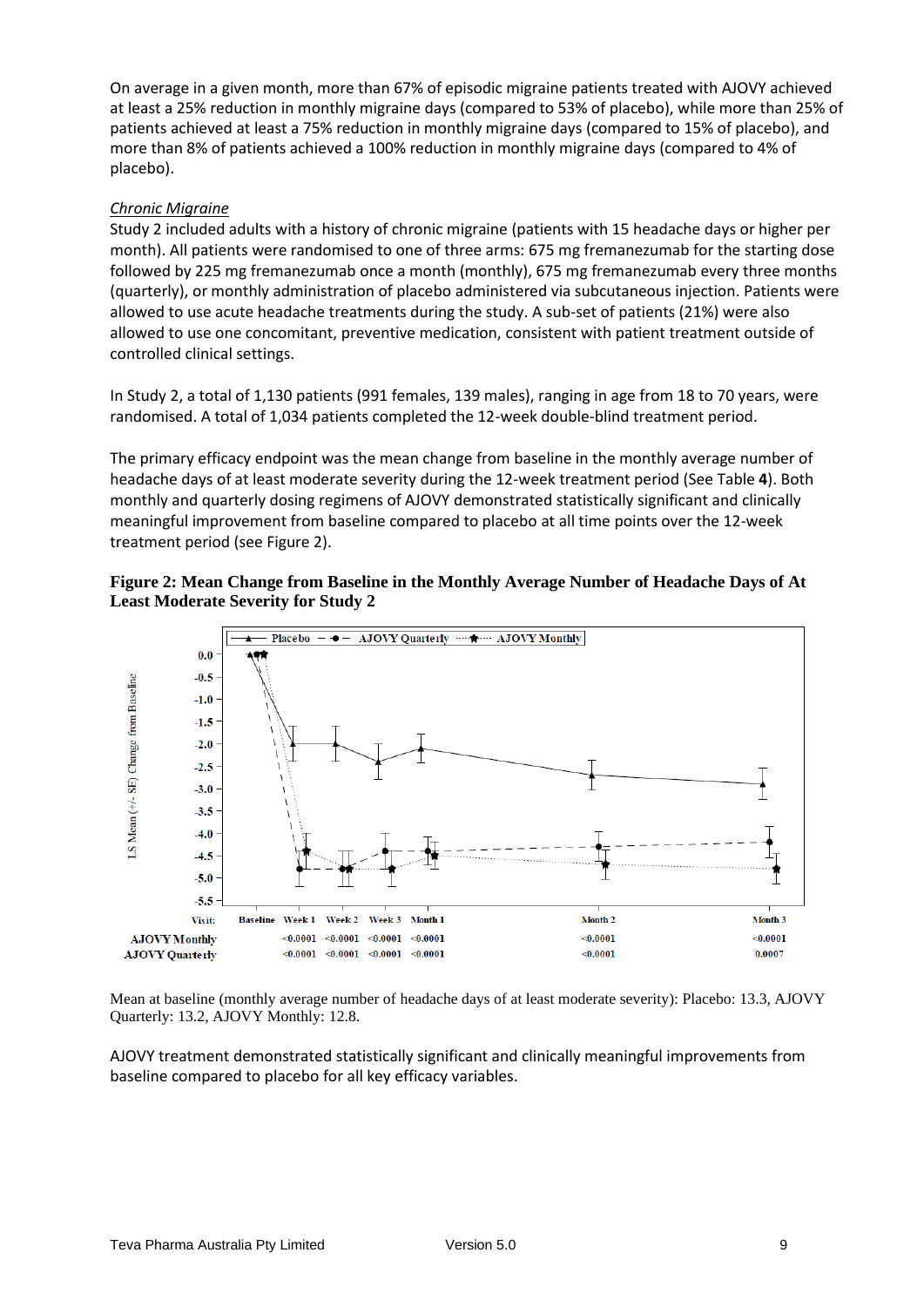| Table 4: Key Efficacy Variables for Study 2 |  |  |  |  |  |
|---------------------------------------------|--|--|--|--|--|
|---------------------------------------------|--|--|--|--|--|

| <b>Study 2</b><br><b>Efficacy Endpoint</b>                                                                                                                                | <b>AJOVY</b><br><b>Monthly</b> | <b>AJOVY</b><br>Quarterly | <b>Placebo</b> |
|---------------------------------------------------------------------------------------------------------------------------------------------------------------------------|--------------------------------|---------------------------|----------------|
|                                                                                                                                                                           | $(N=375)$                      | $(N=375)$                 | $(N=371)$      |
| Change from baseline in the monthly average<br>number of headache days of at least moderate<br>severity***                                                                | $-4.6**$                       | $-4.3**$                  | $-2.5$         |
| Change from baseline in the monthly average<br>number of migraine days in patients                                                                                        | $-4.9**$<br>$-5.0**$           |                           | $-3.2$         |
| Change from baseline in monthly average<br>number of headache days of at least moderate<br>severity at 4 weeks after 1 <sup>st</sup> dose                                 | $-4.6**$                       |                           | $-2.3$         |
| Reduction of at least 50% in monthly average<br>number of headache days of at least moderate<br>severity                                                                  | $40.8\%$ **                    | $37.6\%$ **               | 18.1%          |
| Change from baseline in monthly average<br>number of days of acute headache medication                                                                                    | $-4.2**$                       | $-3.7**$                  | $-1.9$         |
| Change from baseline in the monthly average<br>number of headache days of at least moderate<br>severity in patients without concomitant<br>migraine preventive medication | $-4.8**$                       | $-4.6**$                  | $-2.6$         |
| Change from baseline in disability scores (6-<br>Item Headache Impact Test)                                                                                               | $-6.8**$                       | $-6.4*$                   | $-4.5$         |

 $*$  Significantly different from placebo ( $p=0.0001$ )

\*\* Significantly different from placebo (p<0.0001)

\*\*\* Primary efficacy endpoint

On average in a given month, more than 61% of chronic migraine patients treated with AJOVY achieved at least a 25% reduction in monthly headache days of at least moderate severity (compared to 46% of placebo), while more than 20% of patients achieved at least a 75% reduction in monthly headache days of at least moderate severity (compared to 10% of placebo), and more than 7% of patients achieved a 100% reduction in monthly headache days of at least moderate severity (compared to 4% of placebo).

### *Long-term open label study (Study 3)*

For all episodic and chronic migraine patients, efficacy was sustained for up to 12 additional months in the long-term open label study (Study 3), in which patients received 225 mg fremanezumab monthly or 675 mg quarterly. 79% of patients completed the 12-month treatment period of Study 3. Pooled across the two dosing regimens, a reduction of 6.6 monthly migraine days was observed after 15 months relative to Study 1 and Study 2 baseline. 61% of patients completing Study 3 achieved a 50% response in the last month of the study. No safety signal was observed during the 15-month combined treatment period.

### *Intrinsic and extrinsic factors*

The efficacy and safety of AJOVY was demonstrated regardless of age, gender, race, use of concomitant preventive medications, use of topiramate for migraine in the past, and use of onabotulinumtoxin A for migraine in the past.

### *Difficult to treat migraine*

The efficacy and safety of fremanezumab in a total of 838 episodic and chronic migraine patients with documented inadequate response to two to four classes of prior migraine preventive medicinal products was assessed in a randomised study (Study 4), which was composed of a 12-week double-blind, placebocontrolled treatment period followed by a 12-week open-label period.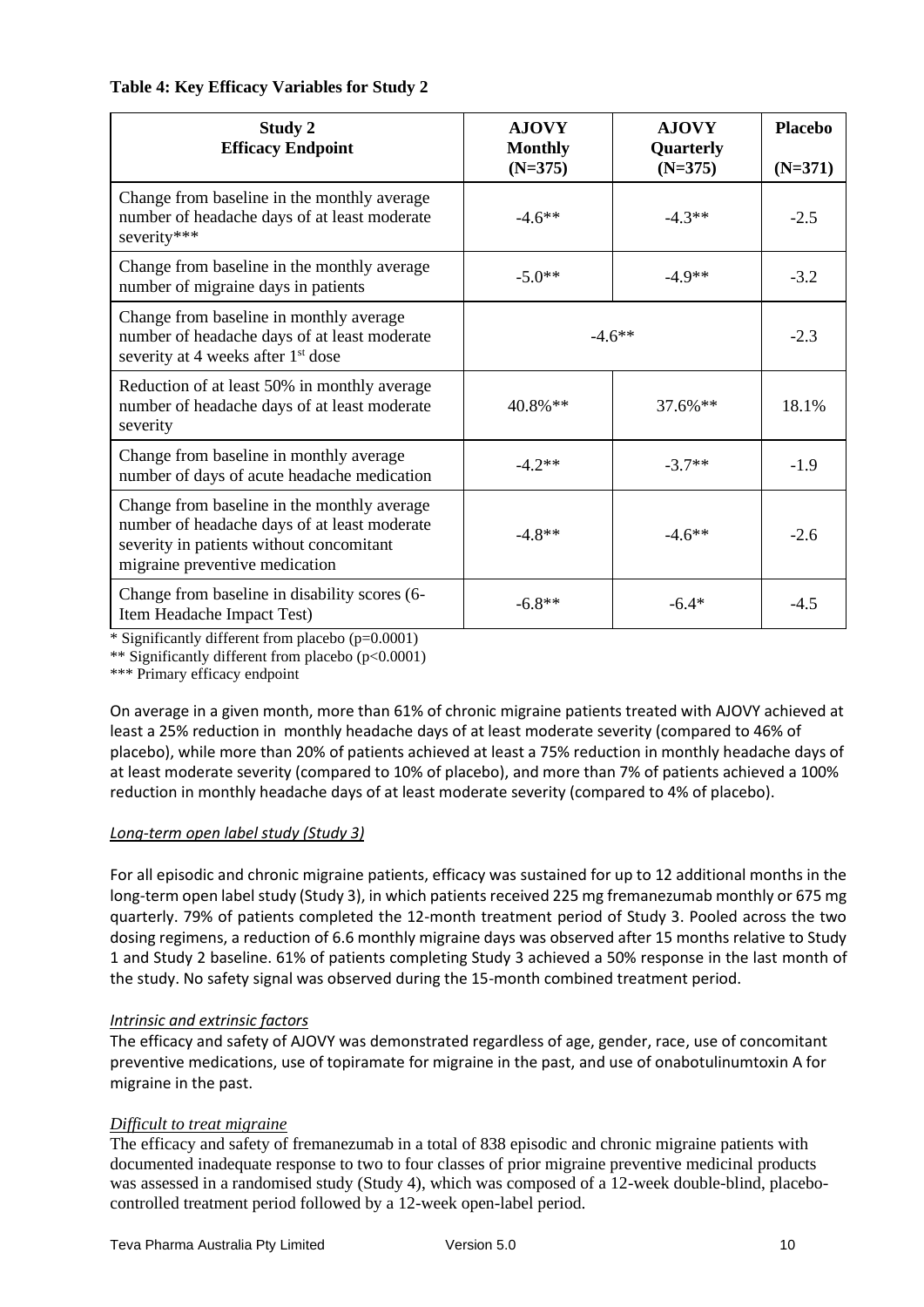The primary efficacy endpoint was the mean change from baseline in the monthly average number of migraine days during the 12-week double-blind treatment period. Key secondary endpoints were the achievement of at least 50% reduction from baseline in monthly migraine days, the mean change from baseline in the monthly average number of headache days of at least moderate severity and change from baseline in monthly average number of days of acute headache medicinal product use. Both monthly and quarterly dosing regimens of fremanezumab demonstrated statistically significant and clinically meaningful improvement from baseline compared to placebo for key endpoints. Therefore, the results of Study 4 are consistent with the main findings of the previous efficacy studies and in addition demonstrate efficacy in difficult to treat migraine, including mean reduction in monthly migraine days (MMD) of -3.7 (95% CI: - 4.38, -3.05) with fremanezumab quarterly and -4.1 (95% CI: -4.73, -3.41) with fremanezumab monthly compared to -0.6 (95% CI: -1.25, 0.07) in placebo-treated patients. 34% of the patients treated with fremanezumab quarterly and 34% of the patients treated with fremanezumab monthly achieved at least 50% reduction in MMD, compared to 9% in placebo-treated patients (p<0.0001) during the 12-week treatment period. The effect also occurred from as early as the first month and was sustained over the treatment period (see Figure 3). No safety signal was observed during the 6-month treatment period.



**Figure 3: Mean Change from Baseline in Monthly Average Number of Migraine Days for Study 4**

Mean at baseline (monthly average number of migraine days): Placebo: 14.4, AJOVY Quarterly: 14.1, AJOVY Monthly: 14.1.

### **5.2 PHARMACOKINETIC PROPERTIES**

### **Absorption**

After single subcutaneous administrations of 225 mg, 675 mg, and 900 mg fremanezumab, median time to maximum concentrations ( $t_{max}$ ) was 5 to 7 days. The absolute bioavailability of fremanezumab after subcutaneous administration was about 55% as determined by subcutaneous vs. intravenous administrations of 225 mg and 900 mg. Dose proportionality, based on population pharmacokinetics, was observed between 225 mg to 900 mg. Steady state was achieved by approximately 168 days (about 6 months) following 225 mg subcutaneous monthly and 675 mg subcutaneous quarterly dose regimens. Median accumulation ratio, based on once monthly and once quarterly dosing regimens, is approximately 2.3 and 1.2, respectively.

## **Distribution**

Fremanezumab has an apparent volume of distribution of approximately 6 litres (for a patient at a weight of 71 kg), suggesting minimal distribution to the extravascular tissues.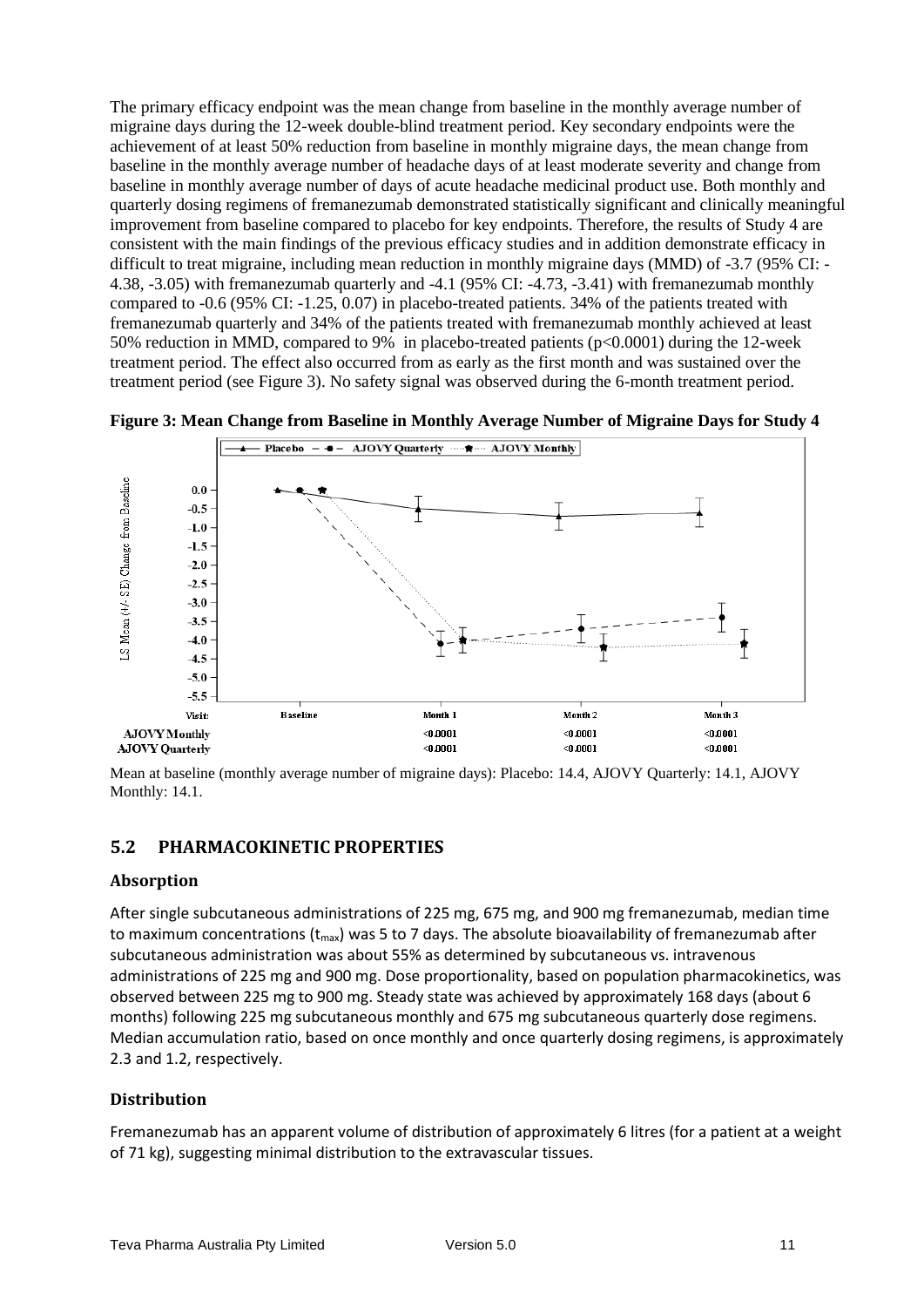## **Metabolism**

Similar to other monoclonal antibodies, fremanezumab is expected to be degraded by enzymatic proteolysis into small peptides and amino acids (see Section 4.5 INTERACTIONS WITH OTHER MEDICINES AND OTHER FORMS OF INTERACTIONS).

## **Elimination**

As fremanezumab binds to a soluble target, it is not expected to be eliminated through a target-mediated clearance. Fremanezumab has an apparent clearance of approximately 0.141 L/day (for a patient at a weight of 71 kg). Fremanezumab has an estimated half-life of 31 days.

## **Special populations**

A population pharmacokinetic analysis looking at age, race, gender, and weight was conducted on data from 2,287 subjects. No dose adjustments are required for AJOVY.

### *Renal or hepatic impairment*

Since monoclonal antibodies are not known to be eliminated via renal pathways or metabolised in the liver, renal and hepatic impairment are not expected to impact the pharmacokinetics of fremanezumab. No clinical studies were conducted to assess the effect of renal or hepatic impairment on the pharmacokinetics of fremanezumab.

# **5.3 PRECLINICAL SAFETY DATA**

Non-clinical data reveal no special hazard for humans based on conventional studies of safety pharmacology, repeated dose toxicity or toxicity to reproduction and development in studies conducted in rats and monkeys.

Intravenous and subcutaneous repeated administrations to rats (up to 3 months) and monkeys (up to 6 months) did not induce toxic effect and no target organs were identified (including injection sites). In the pivotal 6-month chronic toxicity study in monkeys at the NOAEL (No Observed Adverse Effects Level) dose of 300 mg/kg/week (at least 158 times the exposure achieved at MRHD (Maximum Recorded Human Dose) on an AUC (Area Under the Curve) basis) subcutaneous weekly dosing was well tolerated.

Safety pharmacology studies to assess cardiovascular (CV) effects in cynomolgus monkeys demonstrated no CV effects following single and repeated administrations. No effect on CNS and respiratory function was noted following a single administration to SD (Sprague Dawley) rats

### **Genotoxicity**

As fremanezumab is a monoclonal antibody, no genotoxicity studies have been conducted.

## **Carcinogenicity**

As fremanezumab is a monoclonal antibody no carcinogenicity studies have been conducted.

# **6. PHARMACEUTICAL PARTICULARS**

## **6.1 LISTOF EXCIPIENTS**

Each pre-filled syringe or autoinjector contains the following excipients:

Histidine Histidine hydrochloride monohydrate Sucrose Disodium edetate Polysorbate 80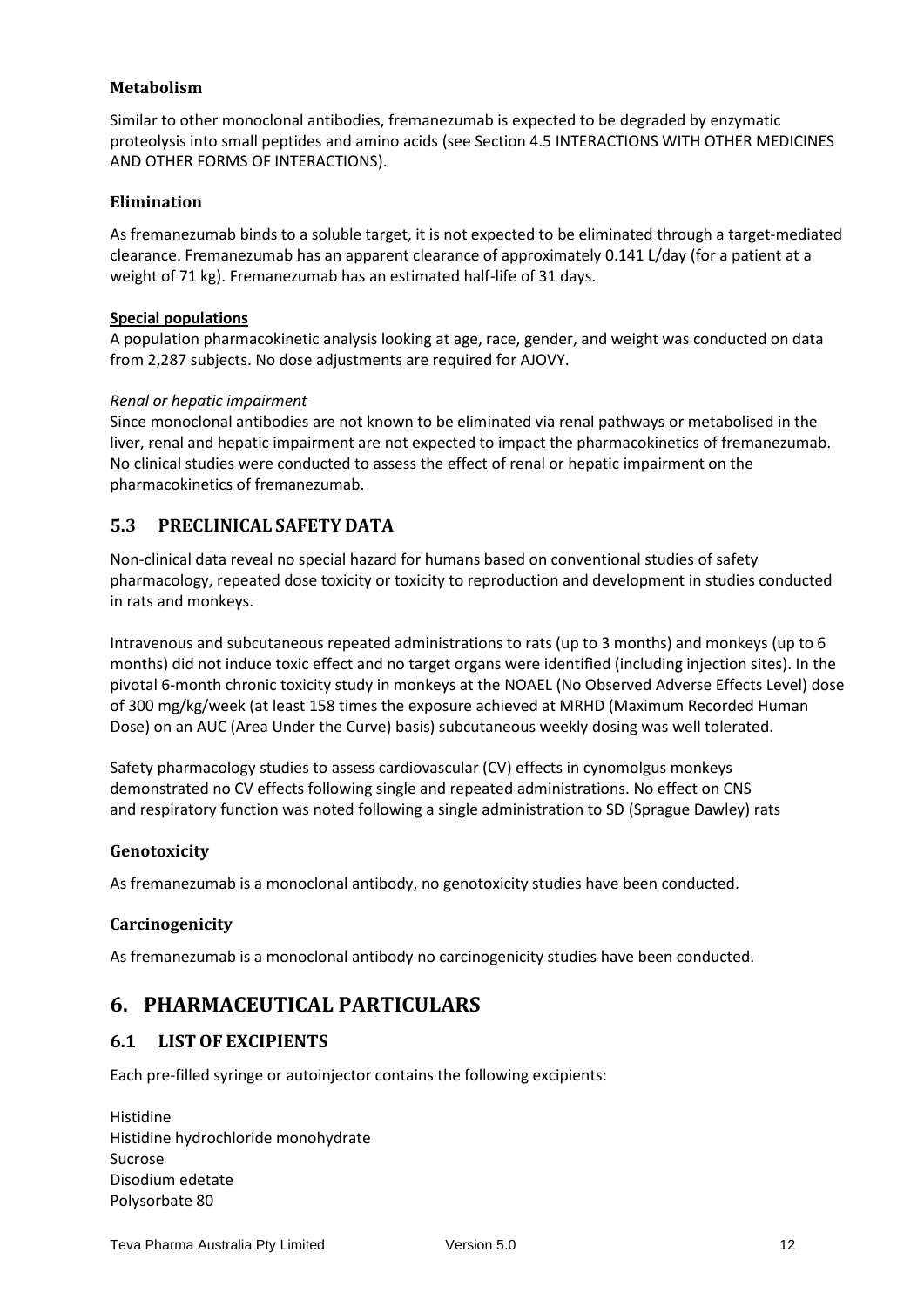Water for injections

## **6.2 INCOMPATIBILITIES**

Not applicable.

## **6.3 SHELF LIFE**

In Australia, information on the shelf life can be found on the public summary of the Australian Register of Therapeutic Goods (ARTG). The expiry date can be found on the packaging.

## **6.4 SPECIAL PRECAUTIONS FOR STORAGE**

- Store in a refrigerator (2°C to 8°C). Do not freeze.
- Store in the original carton in order to protect from light.
- AJOVY may be stored unrefrigerated for up to 7 days at a temperature up to 30°C. AJOVY must be discarded if not used within 7 days of removal from refrigeration.

## **6.5 NATURE AND CONTENTSOF CONTAINER**

AJOVY is supplied as follows:

### **Autoinjector:**

Autoinjector containing an integrated 1.5 mL solution in a 2.25 mL Type I glass pre-filled syringe with plunger stopper (bromobutyl rubber) and needle.

Pack sizes of 1 or 3 autoinjectors. Not all pack sizes may be marketed.

### **Pre-filled syringe:**

1.5 mL solution in a 2.25 mL Type I glass syringe with plunger stopper (bromobutyl rubber) and needle. The pre-filled syringe cap is not made with natural rubber latex.

Pack sizes of one 225mg/1.5mL or three 225mg/1.5mL pre-filled syringes. Not all pack sizes may be marketed.

## **6.6 SPECIAL PRECAUTIONS FOR DISPOSAL**

Dispose of carefully in a sharps container. Do not throw away (dispose of) loose needles, syringes, prefilled syringes or autoinjectors in your household rubbish.

Do not recycle used sharps disposal container.

## **6.7 PHYSIOCHEMICAL PROPERTIES**

### **Chemical Structure**

C6470H9952N1716O2016S<sup>46</sup>

**CAS number**

1655501-53-3

# **7. MEDICINE SCHEDULE (POISONS STANDARD)**

Schedule 4 – Prescription Only